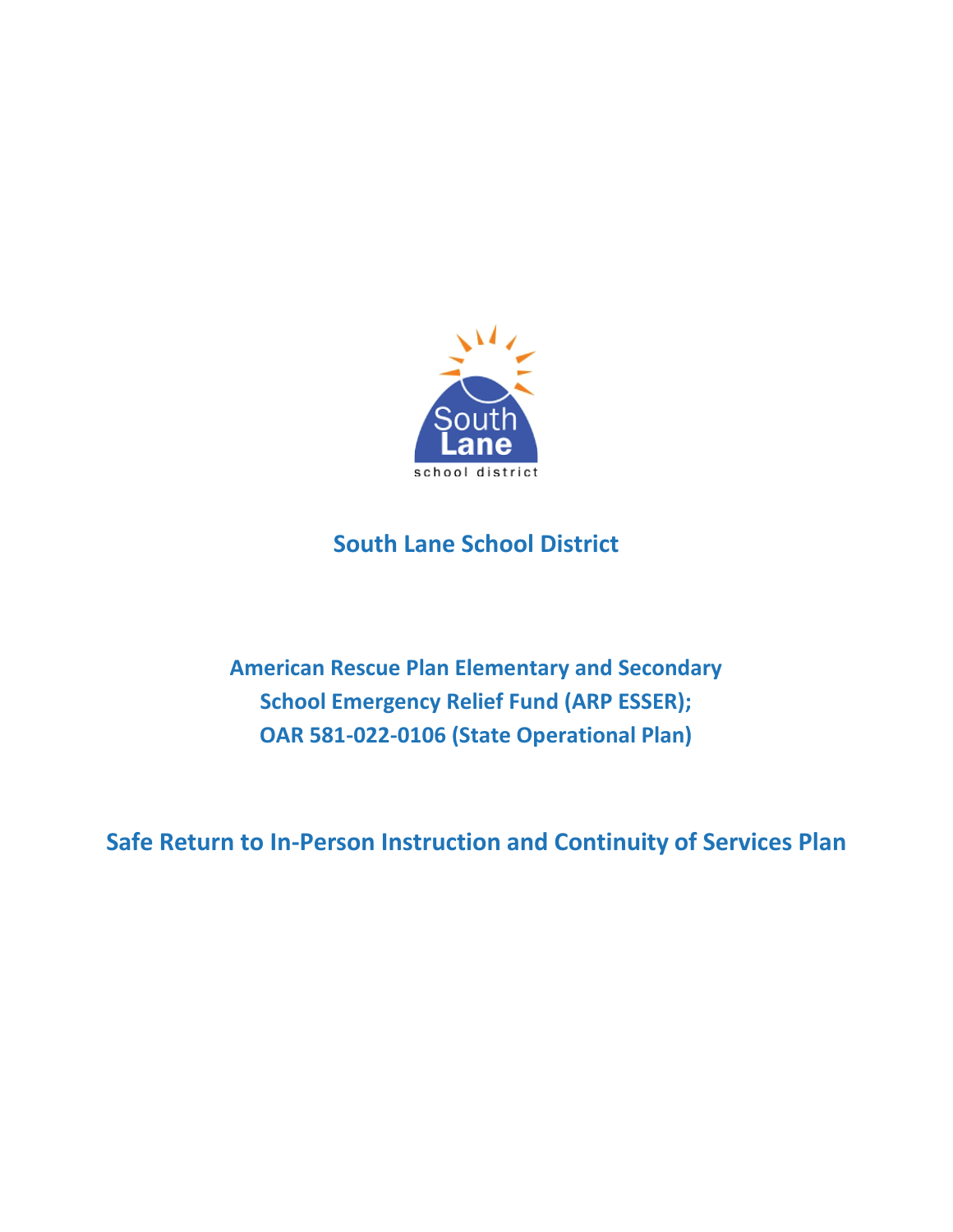## **District Information**

Institution ID: 2087 Minstitution Name: South Lane School District

District Continuity of Services Plan/RSSL Contact Name and Title:

Brian McCasline, Assistant Superintendent

Contact Phone: \_\_\_\_\_\_541-942-3381 \_\_\_\_\_\_\_ Contact Email: horian.mccasline@slane.k12.or.us

Page 2 of 15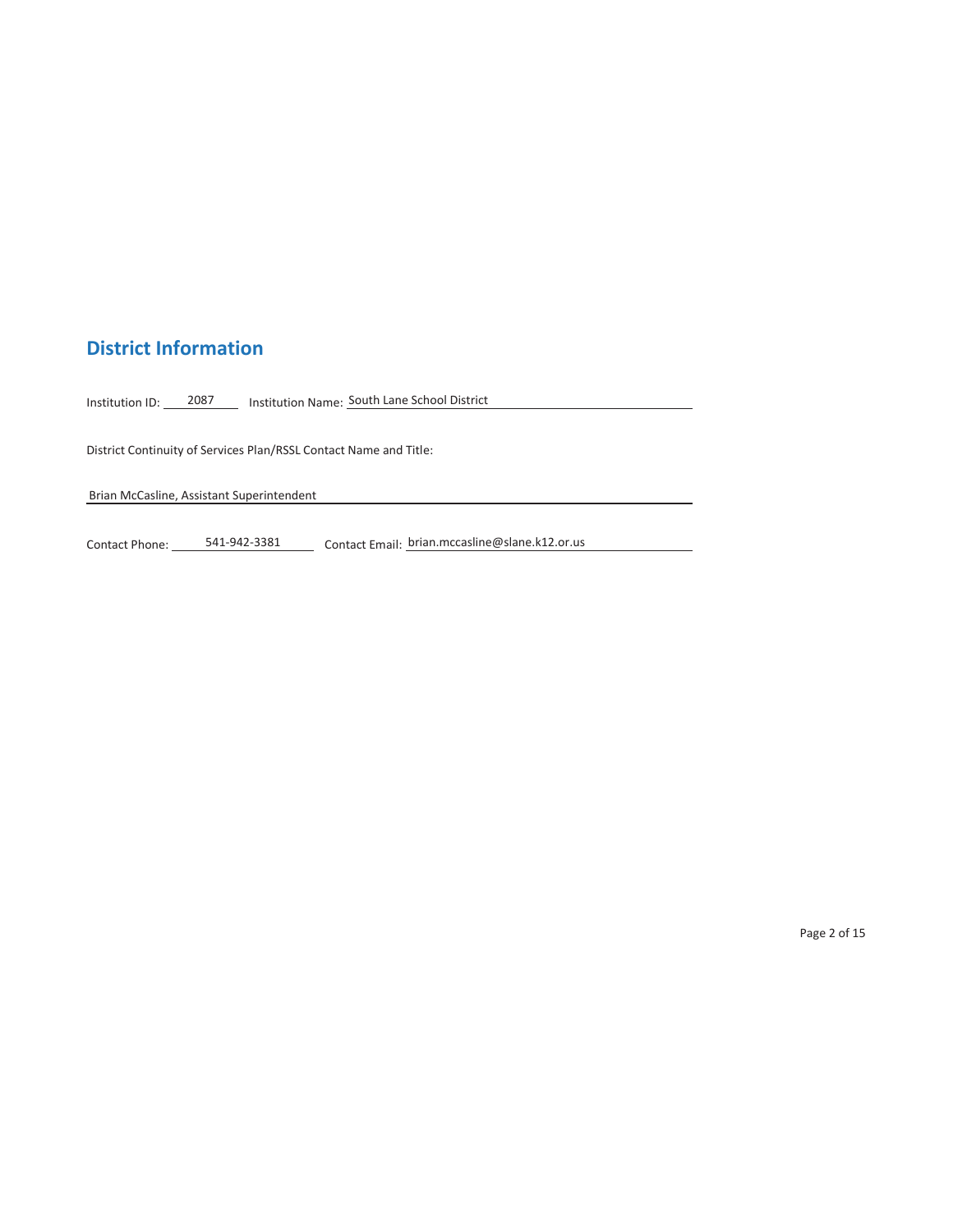### **Safe Return to In-Person Instruction and Continuity of Services Plan**

In order to best support students and families with the safest possible return to school for the 2021 school year, the Oregon Department of Education (ODE) has created an operational plan template to align guidance from the federal and state level in support of local decision-making and transparency of health and safety measures in the communities that school districts serve. The Safe Return to In-Person Instruction and Continuity of Services Plan serves the following purposes:

- 1) Replaces the Ready Schools, Safe Learners Operational Blueprint required under Executive Order 21-06; and
- 2) Meets the requirements for:
	- a. An operational plan required under OAR 581-022-0106(4), while aligning the CDC Guidance on School Reopening with the Ready Schools, Safe Learners Resiliency Framework for the 2021-22 School Year (RSSL Resiliency Framework);
	- b. Section 2001(i)(1) of the ARP ESSER and the US Department of Education's Interim Final Requirements for Safe Return/Continuity of Services Plan; and
	- c. Communicable Disease Plan and Isolation Plan under OAR 581-022-2220 (Division 22 requirements).

As districts plan and implement the recommendations in ODE's RSSL Resiliency Framework, they will need to consider a continuum of risk levels when all recommendations cannot be fully implemented. For example, universal correct wearing of face coverings between people is one of the most effective preventive measures. However, there will be times when this is not possible based on a specific interaction or a physical space limitation, such as during meal times. It will be necessary to consider and balance the mitigation strategies described to best protect health and safety while ensuring full time in person learning.

ODE remains committed to the guiding principles introduced in spring of 2020 to generate collective action and leadership for efforts to respond to COVID-19 across Oregon. These principles are updated to reflect the current context:

- **Ensure safety and wellness**. Prioritizing basic needs such as food, shelter, wellness, supportive relationships and support for mental, social, and emotional health of students and staff.
- **Center health and well-being**. Acknowledging the health and mental health impacts of this past year, commit to creating learning opportunities that foster creative expression, make space for reflection and connection, and center on the needs of the whole child rather than solely emphasizing academic achievement.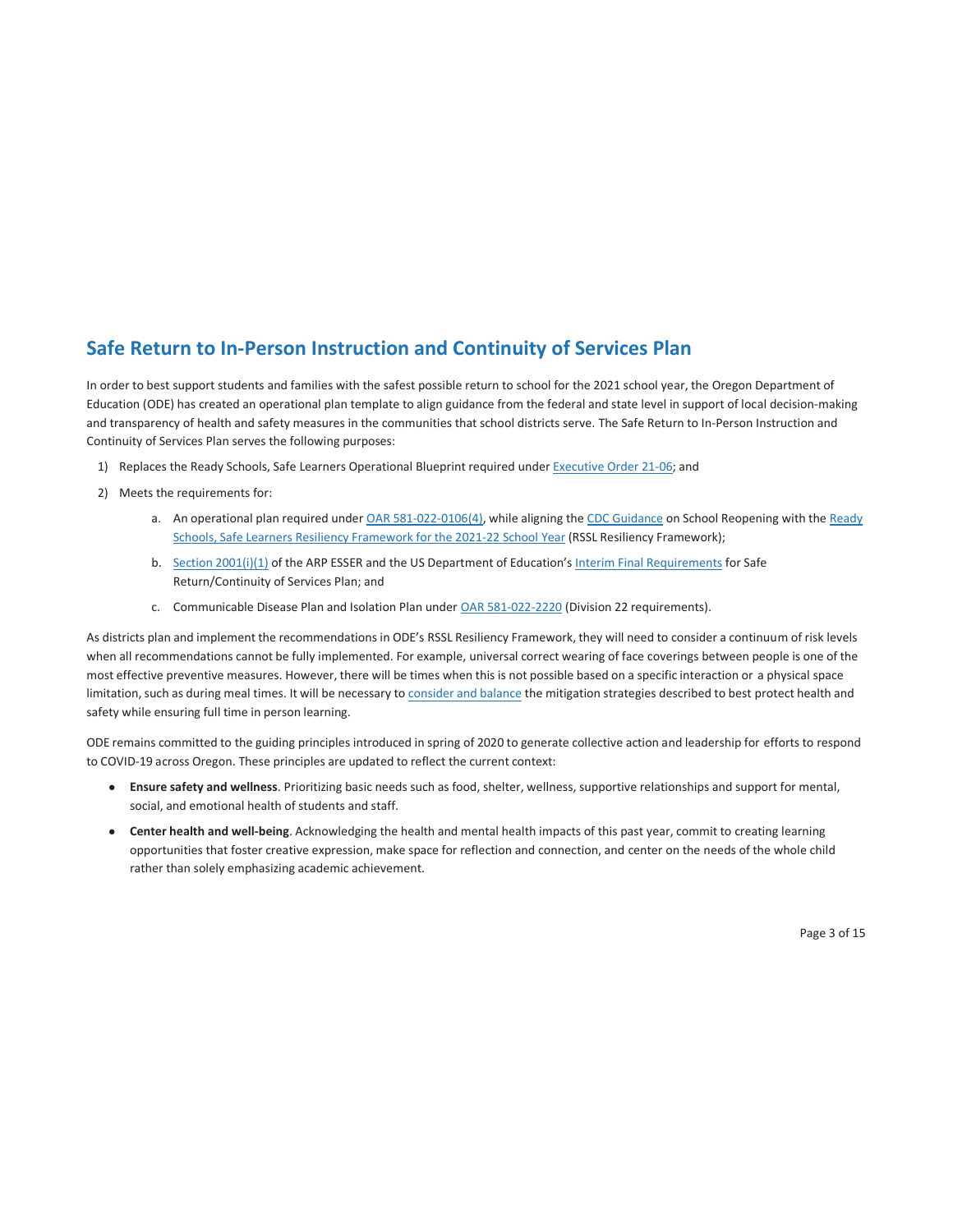- **Cultivate connection and relationship**. Reconnecting with one another after a year of separation can occur through quality learning experiences and deep interpersonal relationships among families, students and staff.
- **Prioritize equity**. Recognize the disproportionate impact of COVID-19 on Black, American Indian/Alaska Native, and Latino/a/x, Pacific Islander communities; students experiencing disabilities; students living in rural areas; and students and families navigating poverty and houselessness. Apply an equity-informed, anti-racist, and anti-oppressive lens to promote culturally sustaining and revitalizing educational systems that support every child.
- **Innovate**. Returning to school is an opportunity to improve teaching and learning by iterating on new instructional strategies, rethinking learning environments, and investing in creative approaches to address unfinished learning.

*Continued on next page.*

Page 4 of 15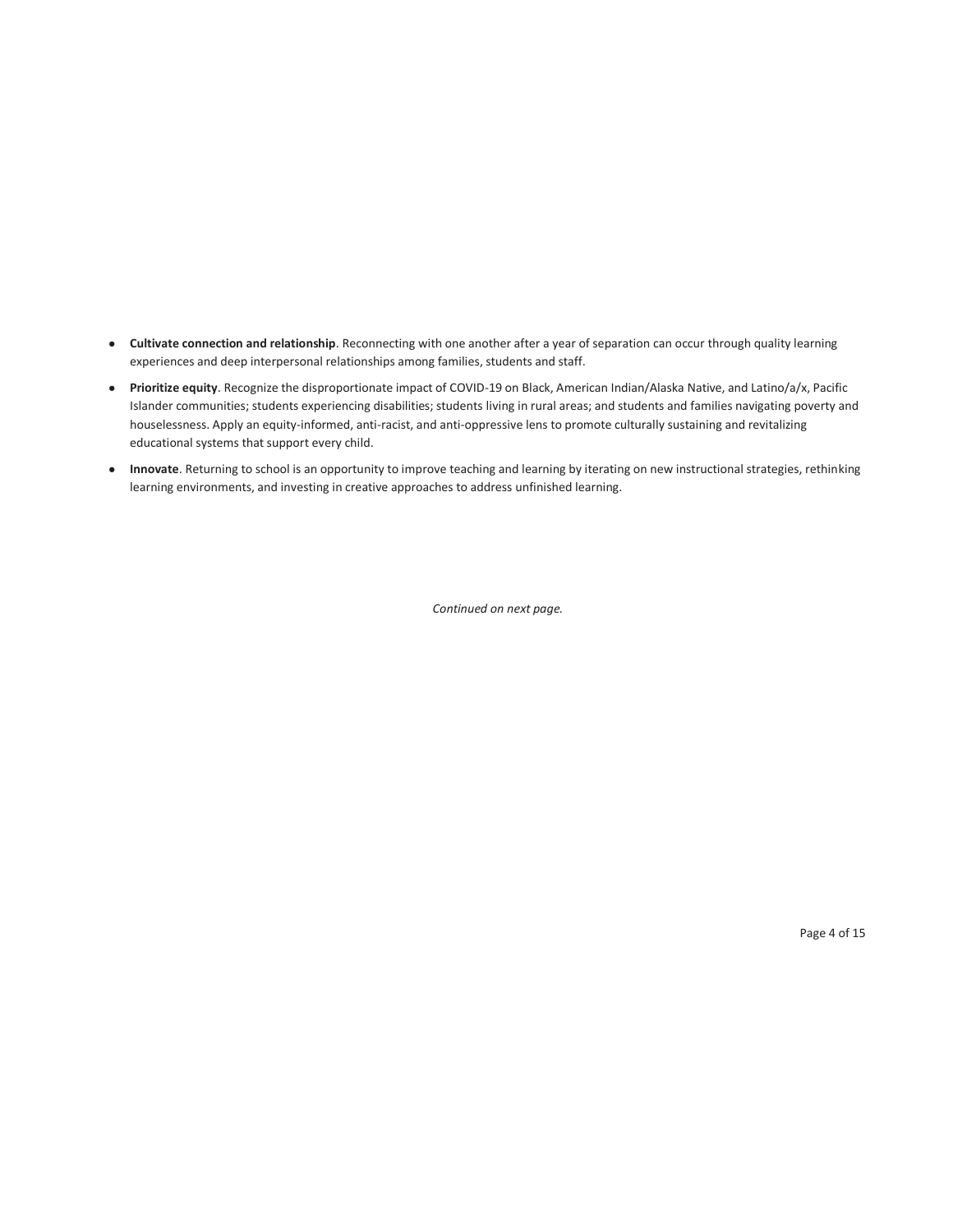### **Planning Mental Health Supports**

| <b>ARP ESSER &amp;</b><br>OAR 581-022-0106<br><b>Component</b>                                                                                                 | Extent to which district has adopted policies, protocols,<br>or procedures and description of policies, protocols, or<br>procedures adopted to ensure continuity of services                                                                                                                                                                                                                                                                                                                                                                                                                                                                                                                                                   | How do the district's policies, protocols, and<br>procedures center on equity?                                                                                                                                                                                                                                                                                                                                     |
|----------------------------------------------------------------------------------------------------------------------------------------------------------------|--------------------------------------------------------------------------------------------------------------------------------------------------------------------------------------------------------------------------------------------------------------------------------------------------------------------------------------------------------------------------------------------------------------------------------------------------------------------------------------------------------------------------------------------------------------------------------------------------------------------------------------------------------------------------------------------------------------------------------|--------------------------------------------------------------------------------------------------------------------------------------------------------------------------------------------------------------------------------------------------------------------------------------------------------------------------------------------------------------------------------------------------------------------|
| Devote time for students<br>and staff to connect and<br>build relationships                                                                                    | Staff members will connect and build relationships in the<br>Equity informs every decision we make. Our Student<br>following ways:<br>Investment Account Plan, high school success plan, and our<br>strategic plan are centered on equity and serving every<br>student. As we make decisions, we examine how the<br>Regular class meetings and Advisory periods<br>decision will impact those whom existing systems most<br>marginalize and historically under-serve, and whether this<br>Family Open House activities<br>decision will exacerbate or reduce existing inequities.<br>Dedicated class time during the first 2 weeks to routines<br>and relationships<br>Home visits or meetings for all incoming K students and |                                                                                                                                                                                                                                                                                                                                                                                                                    |
| Ample class time, and<br>private time if needed, for<br>creative opportunities<br>that allow students and<br>staff to explore and<br>process their experiences | their families in the first 2 weeks<br>Class time for creative opportunities will be provided in the<br>following ways:<br>Regular class meetings and Advisory periods<br>Staggered start PK-9 the first week of school<br>Use of social emotion learning curriculum at least 1-2 times<br>per week.<br>Counselor intake meetings at secondary level                                                                                                                                                                                                                                                                                                                                                                           | Equity informs every decision we make. Our Student<br>Investment Account Plan, high school success plan, and our<br>strategic plan are centered on equity and serving every<br>student. As we make decisions, we examine how the<br>decision will impact those whom existing systems most<br>marginalize and historically under-serve, and whether this<br>decision will exacerbate or reduce existing inequities. |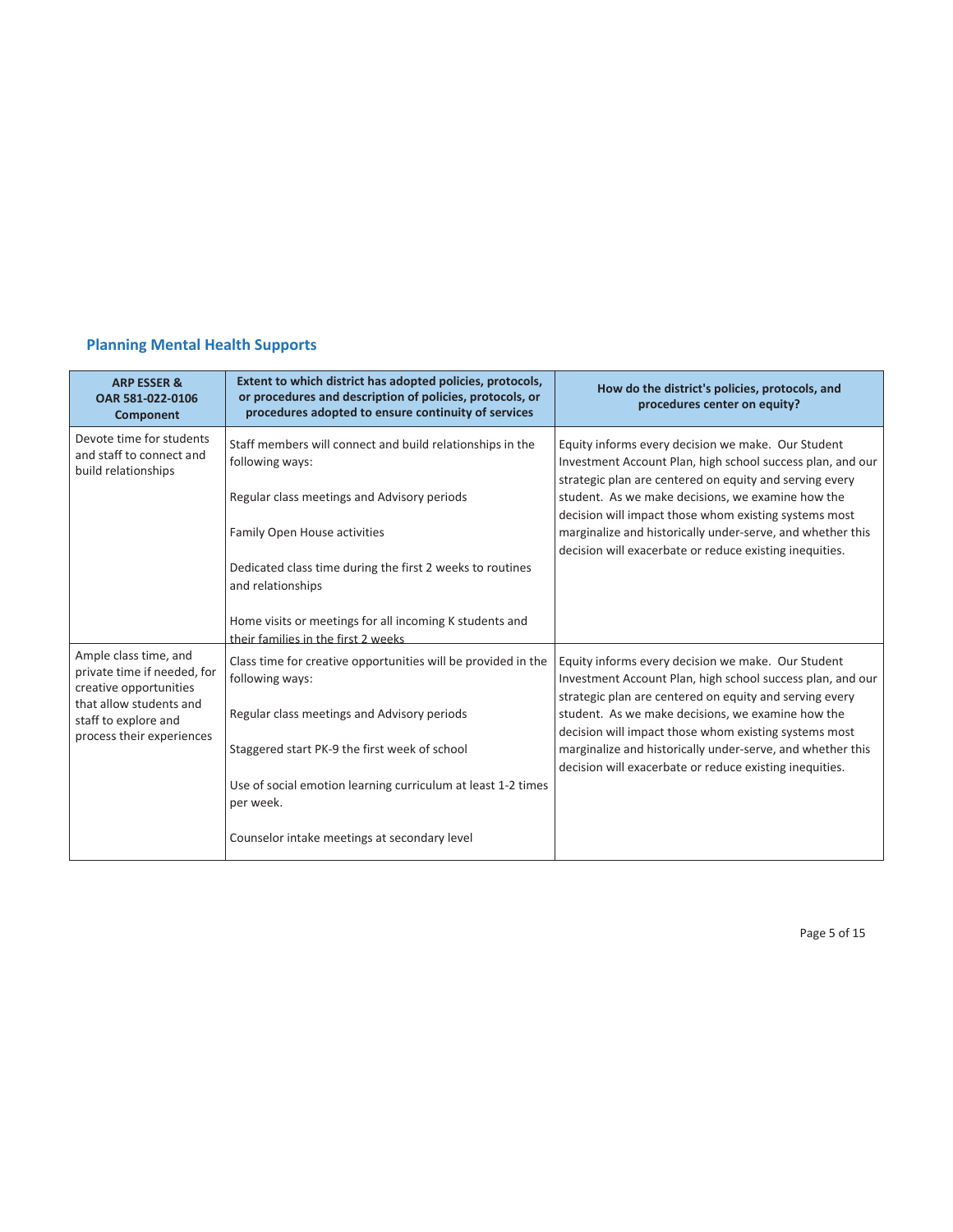| <b>ARP ESSER &amp;</b><br>OAR 581-022-0106<br><b>Component</b>                                                        | Extent to which district has adopted policies, protocols,<br>or procedures and description of policies, protocols, or<br>procedures adopted to ensure continuity of services                                                                                                                                                                                                                                                                                                                                                                                     | How do the district's policies, protocols, and<br>procedures center on equity?                                                                                                                                                                                                                                                                                                                                     |
|-----------------------------------------------------------------------------------------------------------------------|------------------------------------------------------------------------------------------------------------------------------------------------------------------------------------------------------------------------------------------------------------------------------------------------------------------------------------------------------------------------------------------------------------------------------------------------------------------------------------------------------------------------------------------------------------------|--------------------------------------------------------------------------------------------------------------------------------------------------------------------------------------------------------------------------------------------------------------------------------------------------------------------------------------------------------------------------------------------------------------------|
| Link staff, students and<br>families with culturally<br>relevant health and<br>mental health services<br>and supports | South Lane School District will connect families to health<br>services in the following ways:<br>Peggy's Primary Connection will continue to work with<br>families in multiple languages<br>Community Resource Specialists in every school will work<br>to identify needs, and to work with families to connect<br>them to services. These specialists are also OHP<br>navigators, and can connect families to OHP services.                                                                                                                                     | Equity informs every decision we make. Our Student<br>Investment Account Plan, high school success plan, and our<br>strategic plan are centered on equity and serving every<br>student. As we make decisions, we examine how the<br>decision will impact those whom existing systems most<br>marginalize and historically under-serve, and whether this<br>decision will exacerbate or reduce existing inequities. |
| Foster peer/student lead<br>initiatives on wellbeing<br>and mental health                                             | South Lane Mental Health will offer counseling in schools<br>South Lane School District will foster peer and student-led<br>initiatives in the following ways:<br>Administrators will continue to work with the Center for<br>Educational Leadership from the University of Washington<br>to employ strategies to access and use student voice in<br>decision making.<br>Leadership classes and student councils will work to make<br>meaningful changes in their schools. Students will plan and<br>implement activities and assemblies at the secondary level. | Equity informs every decision we make. Our Student<br>Investment Account Plan, high school success plan, and our<br>strategic plan are centered on equity and serving every<br>student. As we make decisions, we examine how the<br>decision will impact those whom existing systems most<br>marginalize and historically under-serve, and whether this<br>decision will exacerbate or reduce existing inequities. |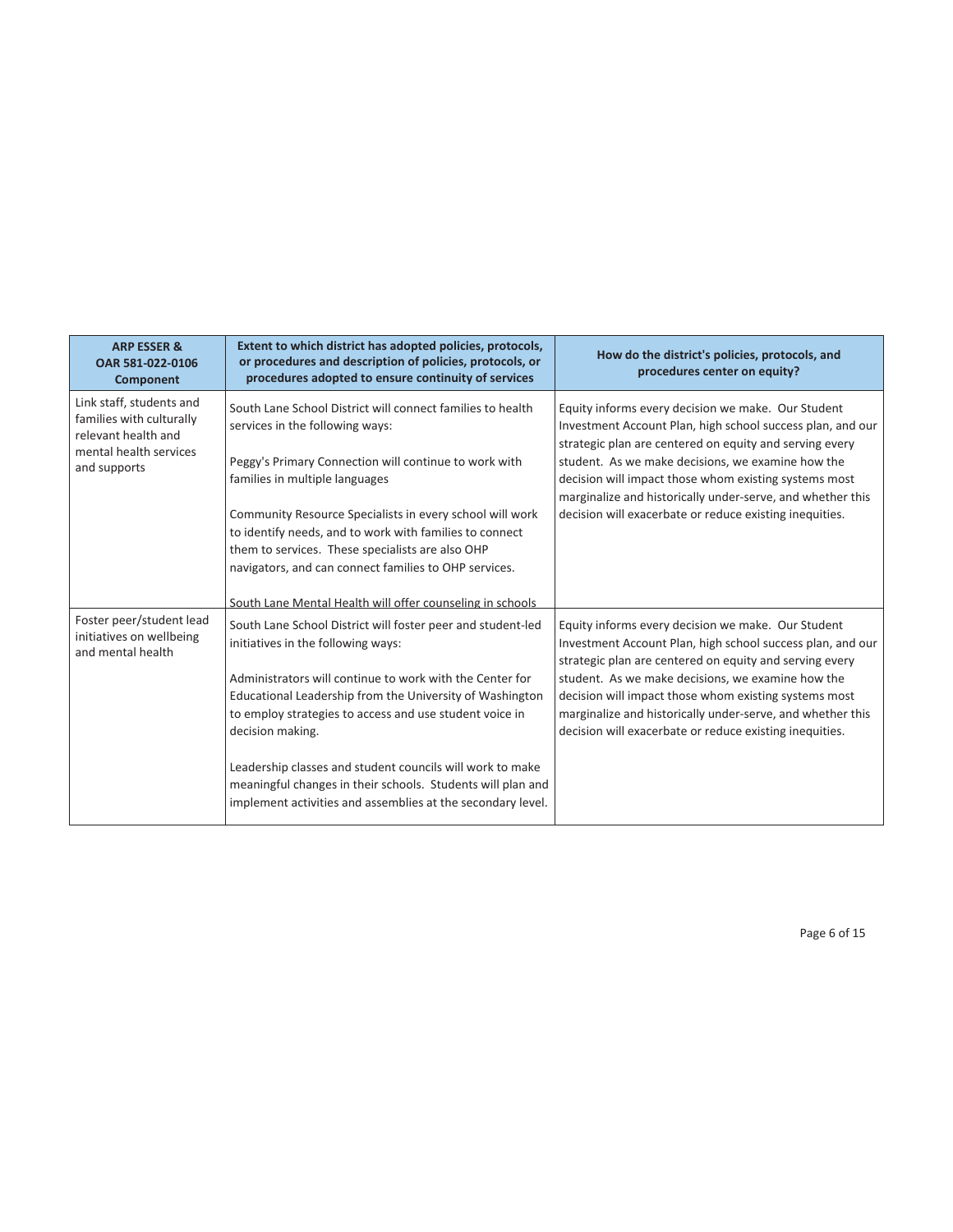#### **Communicable Disease Management Plan**

Please provide a link to the district's **communicable disease management plan** that describes measures put in place to limit the spread of COVID-19 within school settings. (OAR 581-022-2220). The advised components of the plan and additional information are found in the Communicable Disease Management Plan section of the RSSL Resiliency Framework and meet the ESSER process requirements of "coordination with local public health authorities."

Link: https://www.slane.k12.or.us/apps/pages/index.jsp?uREC\_ID=1688190&type=d&pREC\_ID=1844893

| <b>ARP ESSER Component</b>                                                                        | Extent to which district has adopted policies, protocols,<br>or procedures and description of policies, protocols, or<br>procedures to ensure contintuity of services                                                                                                                                                                                | How do the district's policies, protocols, and<br>procedures center on equity?                                                                                                                                                                                                                                                                                                                                     |
|---------------------------------------------------------------------------------------------------|------------------------------------------------------------------------------------------------------------------------------------------------------------------------------------------------------------------------------------------------------------------------------------------------------------------------------------------------------|--------------------------------------------------------------------------------------------------------------------------------------------------------------------------------------------------------------------------------------------------------------------------------------------------------------------------------------------------------------------------------------------------------------------|
| Coordination with local<br>public health<br>authority(ies) including<br>Tribal health departments | South Lane School District staff meets weekly with Lane<br>County Public Health, and representatives from the other<br>districts in our county to coordinate vaccinations, and to<br>ensure that the district knows and is employing necessary<br>safety measures. The district's head nurse also<br>communicates directly with LCPH when necessary. | Equity informs every decision we make. Our Student<br>Investment Account Plan, high school success plan, and our<br>strategic plan are centered on equity and serving every<br>student. As we make decisions, we examine how the<br>decision will impact those whom existing systems most<br>marginalize and historically under-serve, and whether this<br>decision will exacerbate or reduce existing inequities. |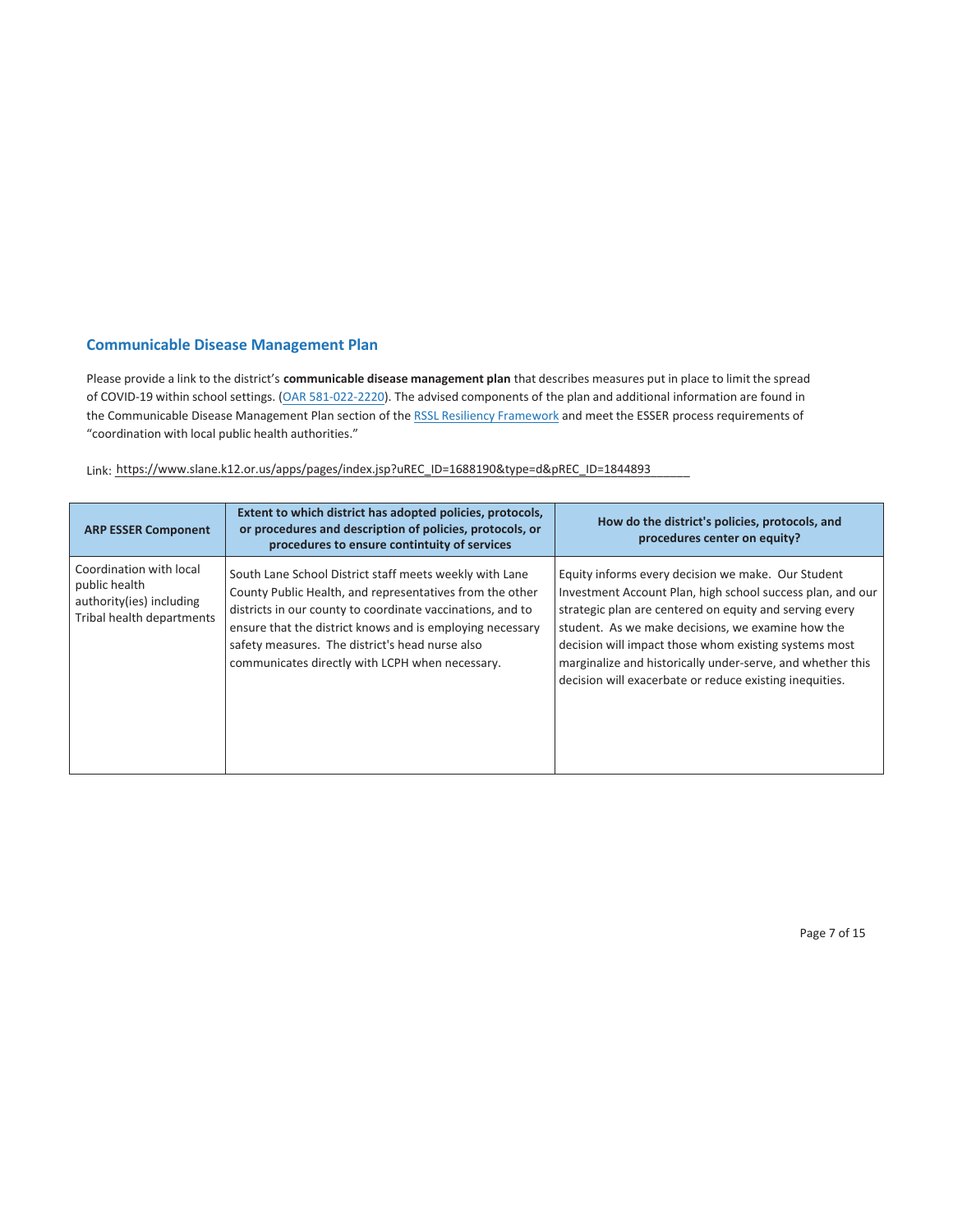#### **Isolation Plan**

Please provide a link to the district's plan to **maintain health care and space** that is appropriately supervised and adequately equipped for providing first aid, and **isolates** the sick or injured child. (OAR 581-022-2220). If planning for this space is in your communicable disease management plan for COVID-19, please provide the page number. Additional information about the Isolation Plan can be found in the Isolation & Quarantine Protocols section of the RSSL Resiliency Framework.

Link: https://www.slane.k12.or.us/apps/pages/index.jsp?uREC\_ID=1688190&type=d&pREC\_ID=1844893 (Page5-

*Continued on next page.*

Page 8 of 15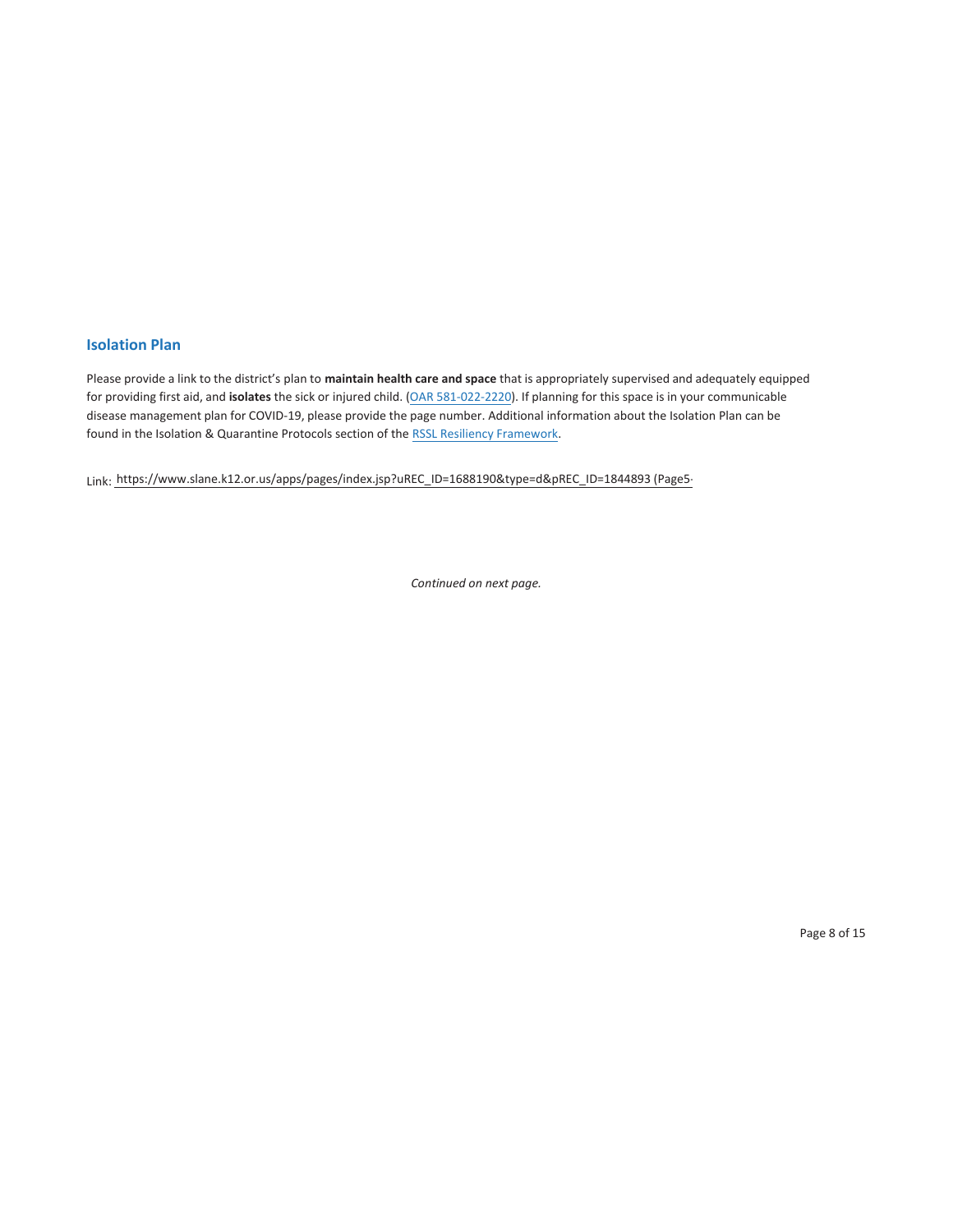#### **Health and Safety Strategies**

School administrators are required to **exclude staff or students from school** whom they have reason to suspect have been exposed to COVID-19. (OAR 333-019-0010)

Please complete the table below to include the extent to which the district has adopted policies and the description of each policy for each health and safety strategy. In developing the response, please review and consider the CDC guidance and the RSSL Resiliency Framework for each health and safety strategy. Additional documents to support district and school planning are available on the ODE Ready Schools, Safe Learners website.

| <b>Health and</b>                                                               | Extent to which district has adopted policies, protocols,                                                                                                                                                                                     | How do the district's policies, protocols, and                                                                                                                                                                                                                                                                                                                                                                     |
|---------------------------------------------------------------------------------|-----------------------------------------------------------------------------------------------------------------------------------------------------------------------------------------------------------------------------------------------|--------------------------------------------------------------------------------------------------------------------------------------------------------------------------------------------------------------------------------------------------------------------------------------------------------------------------------------------------------------------------------------------------------------------|
| <b>Safety Strategy</b>                                                          | or procedures and description thereof                                                                                                                                                                                                         | procedures center on equity?                                                                                                                                                                                                                                                                                                                                                                                       |
| COVID-19 vaccinations to<br>educators, other staff, and<br>students if eligible | South Lane School District has coordinate 5 vaccine clinics<br>since vaccines were available last year. We will continue to<br>either provide clinics, or provide information to our staff<br>and students on how they can become vaccinated. | Equity informs every decision we make. Our Student<br>Investment Account Plan, high school success plan, and our<br>strategic plan are centered on equity and serving every<br>student. As we make decisions, we examine how the<br>decision will impact those whom existing systems most<br>marginalize and historically under-serve, and whether this<br>decision will exacerbate or reduce existing inequities. |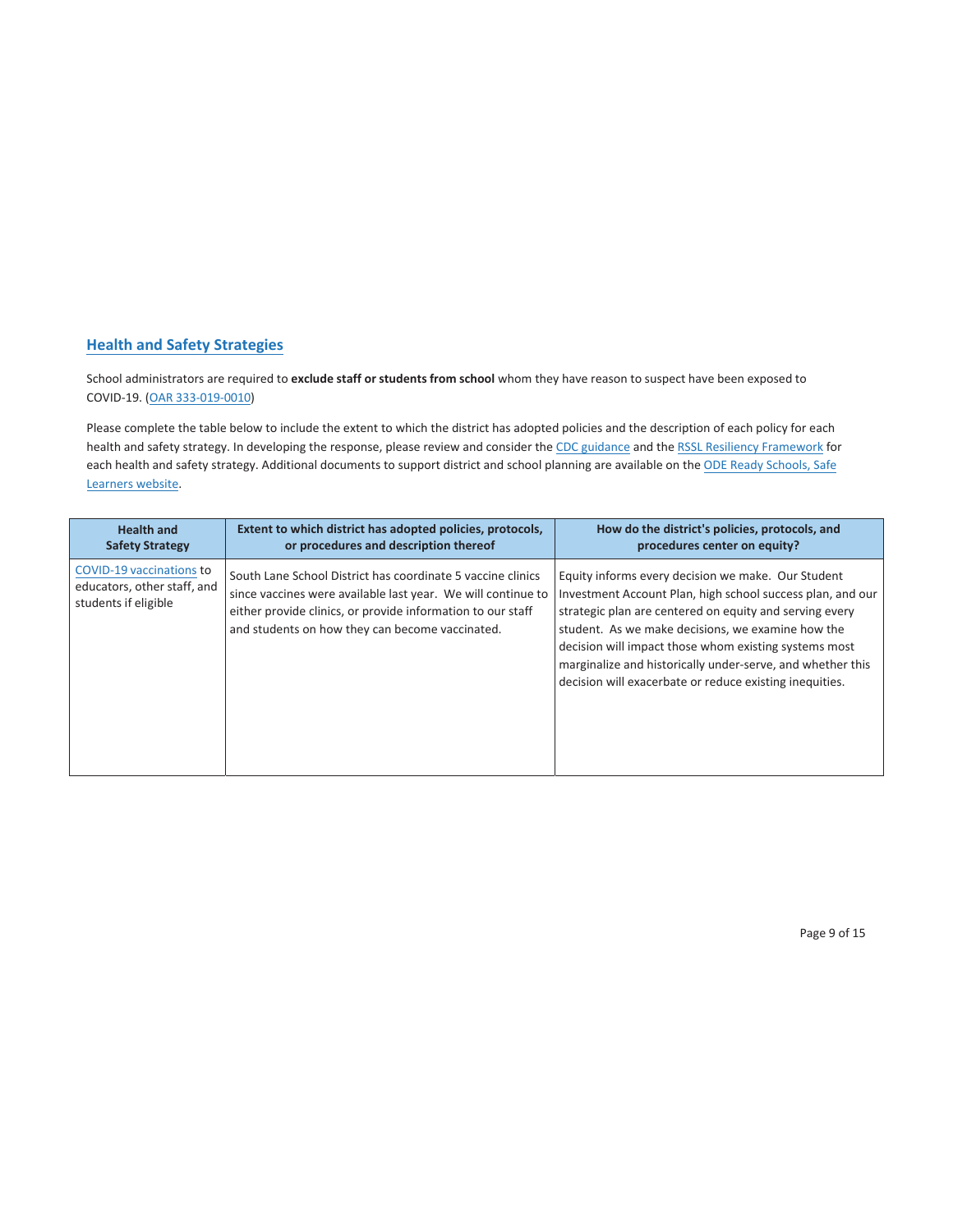| <b>Health and</b><br><b>Safety Strategy</b>        | Extent to which district has adopted policies, protocols,<br>or procedures and description thereof                                                                                                                                                                                                                                                                                                                                                                                                                                                                                                                                               | How do the district's policies, protocols, and<br>procedures center on equity?                                                                                                                                                                                                                                                                                                                                     |
|----------------------------------------------------|--------------------------------------------------------------------------------------------------------------------------------------------------------------------------------------------------------------------------------------------------------------------------------------------------------------------------------------------------------------------------------------------------------------------------------------------------------------------------------------------------------------------------------------------------------------------------------------------------------------------------------------------------|--------------------------------------------------------------------------------------------------------------------------------------------------------------------------------------------------------------------------------------------------------------------------------------------------------------------------------------------------------------------------------------------------------------------|
| Universal and correct<br>wearing of face coverings | Masks are required indoors and on busses for all persons at<br>all schools when students are present, except when staff<br>are alone in an enclosed workspace, or when<br>athletes/performers are performing or practicing after<br>school.<br>Masks are optional outdoors for all persons at all schools<br>during school hours, and strongly advised in crowded<br>situations where appropriate physical distance cannot be<br>maintained. Masks are required both indoors and<br>outdoors at after-school and evening events. For more<br>information, see page 2 of the Communicable Disease<br>Management Plan and Covid-Specific Guidance. | Equity informs every decision we make. Our Student<br>Investment Account Plan, high school success plan, and our<br>strategic plan are centered on equity and serving every<br>student. As we make decisions, we examine how the<br>decision will impact those whom existing systems most<br>marginalize and historically under-serve, and whether this<br>decision will exacerbate or reduce existing inequities. |
| <b>Physical distancing</b><br>and cohorting        | Staff and students will maintain 3 Feet of distance<br>whenever possible to help mitigate the transmission of<br>COVID-19. For specific guidance for busing, classrooms,<br>etc, please see page 2 of the Communicable Disease<br>Management Plan and Covid-Specific Guidance.<br>Cohorting, which is keeping a consistent group of students<br>that stay together much of the school day is a significant<br>strategy to reduce COVID-19. Cohorts will be maintained to<br>the extent possible, especially at the elementary level.                                                                                                             | Equity informs every decision we make. Our Student<br>Investment Account Plan, high school success plan, and our<br>strategic plan are centered on equity and serving every<br>student. As we make decisions, we examine how the<br>decision will impact those whom existing systems most<br>marginalize and historically under-serve, and whether this<br>decision will exacerbate or reduce existing inequities. |

Page 10 of 15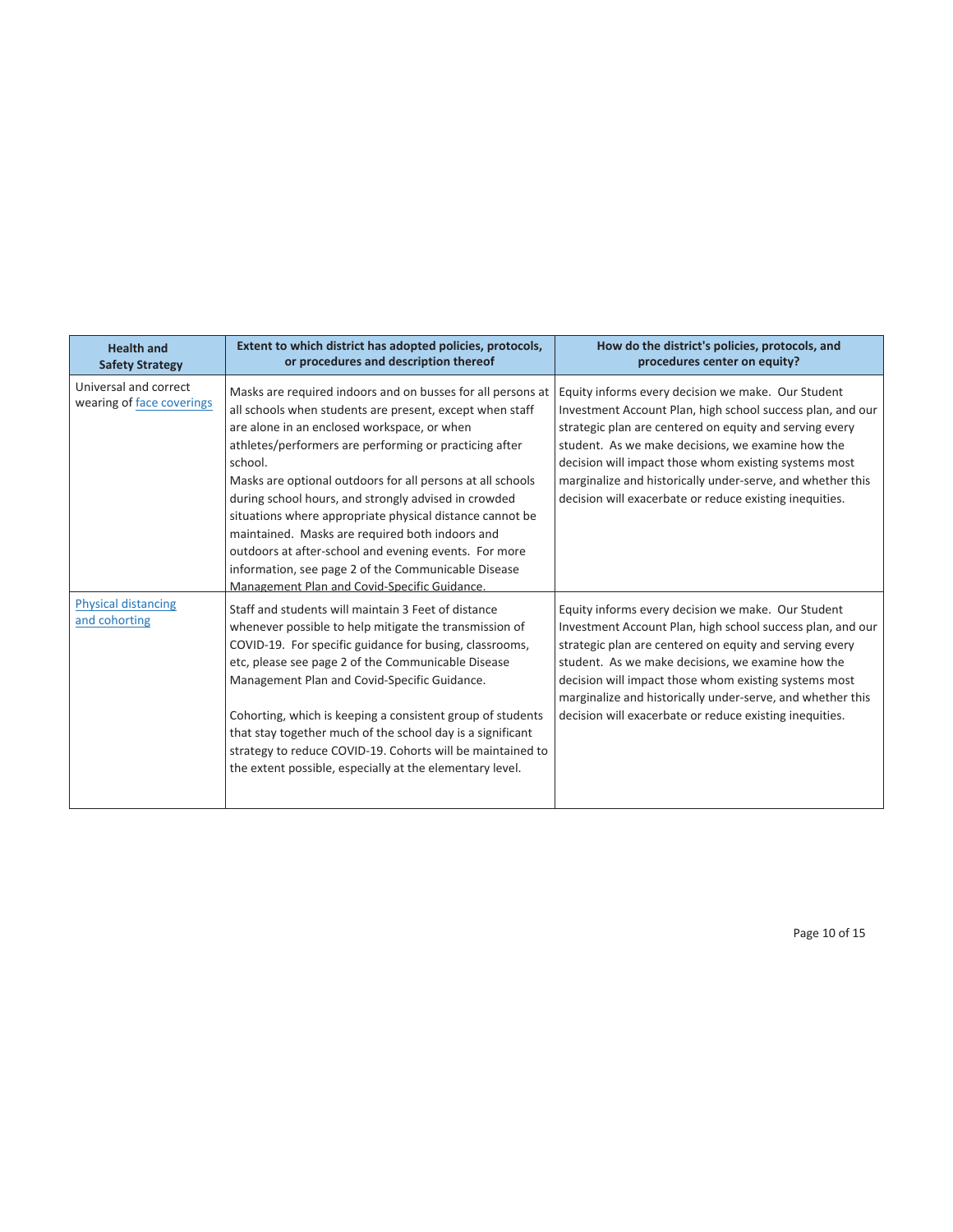| <b>Health and</b><br><b>Safety Strategy</b> | Extent to which district has adopted policies, protocols,<br>or procedures and description thereof                                                                                                                                                                                                                                                                                                                                                                                                                                                                                                                                                | How do the district's policies, protocols, and<br>procedures center on equity?                                                                                                                                                                                                                                                                                                                                     |
|---------------------------------------------|---------------------------------------------------------------------------------------------------------------------------------------------------------------------------------------------------------------------------------------------------------------------------------------------------------------------------------------------------------------------------------------------------------------------------------------------------------------------------------------------------------------------------------------------------------------------------------------------------------------------------------------------------|--------------------------------------------------------------------------------------------------------------------------------------------------------------------------------------------------------------------------------------------------------------------------------------------------------------------------------------------------------------------------------------------------------------------|
| Ventilation and air flow                    | In an effort to provide adequate airflow and circulation<br>SLSD will:                                                                                                                                                                                                                                                                                                                                                                                                                                                                                                                                                                            | Equity informs every decision we make. Our Student<br>Investment Account Plan, high school success plan, and our<br>strategic plan are centered on equity and serving every                                                                                                                                                                                                                                        |
|                                             | Increase the amount of fresh outside air that is introduced<br>into the system                                                                                                                                                                                                                                                                                                                                                                                                                                                                                                                                                                    | student. As we make decisions, we examine how the<br>decision will impact those whom existing systems most<br>marginalize and historically under-serve, and whether this                                                                                                                                                                                                                                           |
|                                             | Exhaust air from indoors to the outdoors; and<br>Clean the air that is recirculated indoors with effective<br>filtration methods to remove virus-containing particles<br>from the air (Currently using Reme Halo and Air Scrubber                                                                                                                                                                                                                                                                                                                                                                                                                 | decision will exacerbate or reduce existing inequities.                                                                                                                                                                                                                                                                                                                                                            |
| Handwashing and<br>respiratory etiquette    | systems)<br>Staff and students will be trained on the importance of<br>respiratory and hand hygiene. Hand sanitizer will be<br>available for use upon entering all district buildings, and<br>will be available throughout the buildings. Students will be<br>encouraged to wash their hands throughout the day<br>including but not limited to after recess, before and after<br>eating lunch and after using the restroom. In summary,<br>students and staff should clean their hands before and<br>after using shared objects. For more information, see page<br>2 of the Communicable Disease Management Plan and<br>Covid-Specific Guidance. | Equity informs every decision we make. Our Student<br>Investment Account Plan, high school success plan, and our<br>strategic plan are centered on equity and serving every<br>student. As we make decisions, we examine how the<br>decision will impact those whom existing systems most<br>marginalize and historically under-serve, and whether this<br>decision will exacerbate or reduce existing inequities. |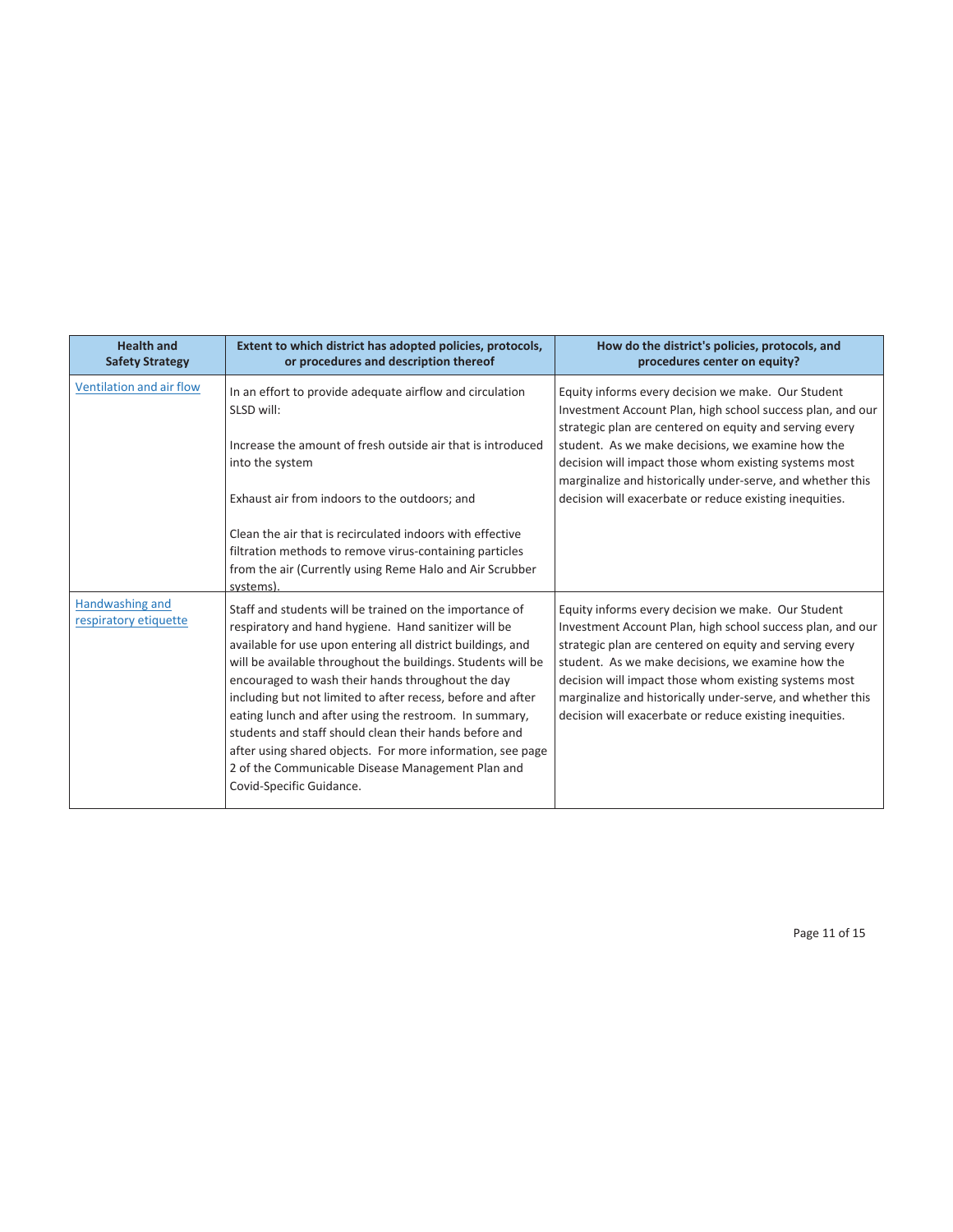| <b>Health and</b><br><b>Safety Strategy</b>  | Extent to which district has adopted policies, protocols,<br>or procedures and description thereof                                                                                                                                                         | How do the district's policies, protocols, and<br>procedures center on equity?                                                                                                                                                                                                                                                                                                                                     |
|----------------------------------------------|------------------------------------------------------------------------------------------------------------------------------------------------------------------------------------------------------------------------------------------------------------|--------------------------------------------------------------------------------------------------------------------------------------------------------------------------------------------------------------------------------------------------------------------------------------------------------------------------------------------------------------------------------------------------------------------|
| Free, on-site COVID-19<br>diagnostic testing | Covid 19 testing (Binax Now) will be provided to staff and<br>students (with parent permission under 15) when they are<br>on campus and become symptomatic or report symptoms<br>of COVID 19. Testing will also be provided in response to<br>an outbreak. | Equity informs every decision we make. Our Student<br>Investment Account Plan, high school success plan, and our<br>strategic plan are centered on equity and serving every<br>student. As we make decisions, we examine how the<br>decision will impact those whom existing systems most<br>marginalize and historically under-serve, and whether this<br>decision will exacerbate or reduce existing inequities. |
| COVID-19 screening<br>testing                | Screening of asymptomatic staff and students may be done<br>with a local healthcare provider, but will not be<br>coordinated or provided by the district.                                                                                                  | Equity informs every decision we make. Our Student<br>Investment Account Plan, high school success plan, and our<br>strategic plan are centered on equity and serving every<br>student. As we make decisions, we examine how the<br>decision will impact those whom existing systems most<br>marginalize and historically under-serve, and whether this<br>decision will exacerbate or reduce existing inequities. |

Page 12 of 15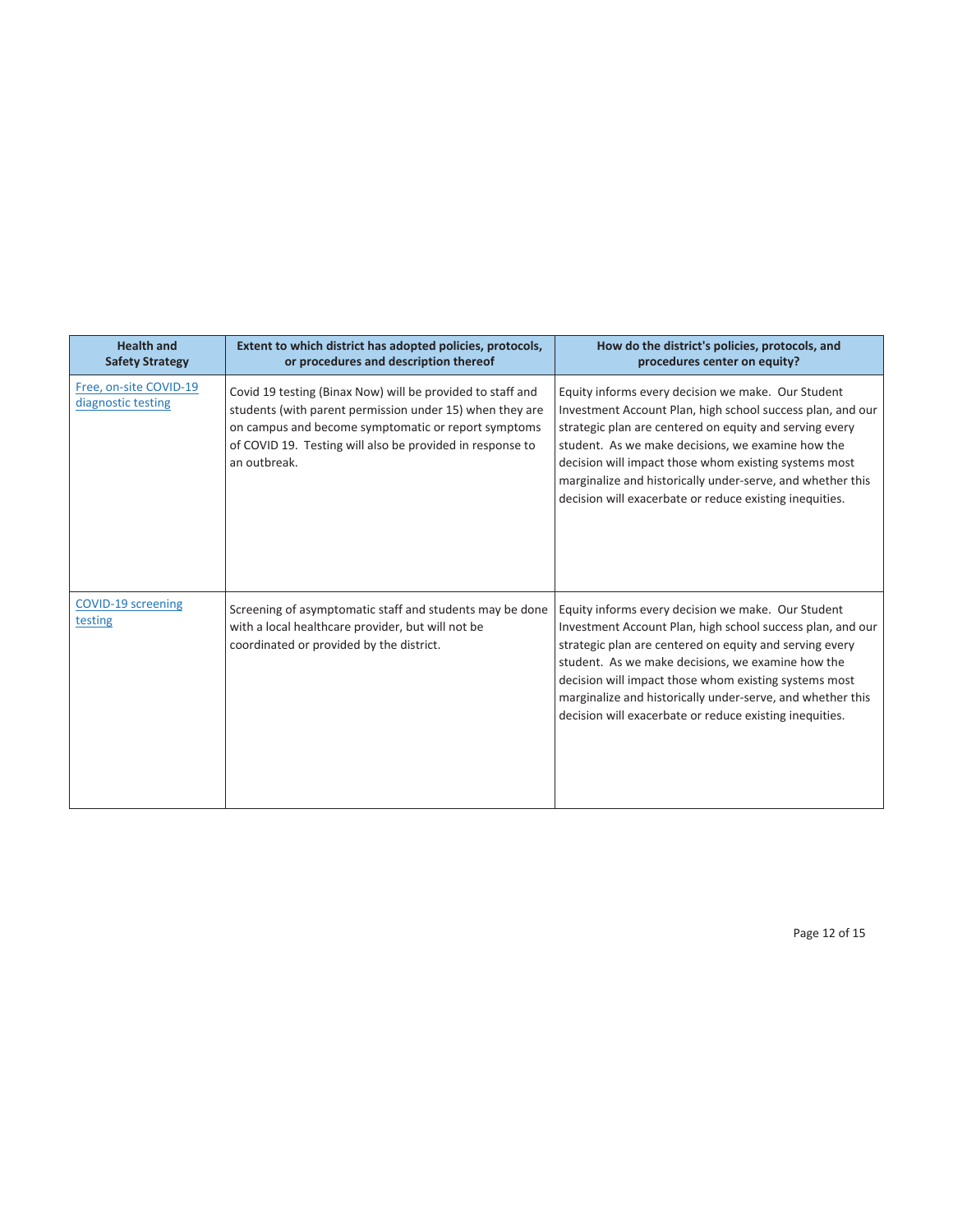| <b>Health and</b><br><b>Safety Strategy</b>                                                                                                                                                                                      | Extent to which district has adopted policies, protocols,<br>or procedures and description thereof                                                                                                                                                                                                                                                                                                                                                                                                                                               | How do the district's policies, protocols, and<br>procedures center on equity?                                                                                                                                                                                                                                                                                                                                     |
|----------------------------------------------------------------------------------------------------------------------------------------------------------------------------------------------------------------------------------|--------------------------------------------------------------------------------------------------------------------------------------------------------------------------------------------------------------------------------------------------------------------------------------------------------------------------------------------------------------------------------------------------------------------------------------------------------------------------------------------------------------------------------------------------|--------------------------------------------------------------------------------------------------------------------------------------------------------------------------------------------------------------------------------------------------------------------------------------------------------------------------------------------------------------------------------------------------------------------|
| <b>Public health</b><br>communication                                                                                                                                                                                            | SLSD will notify a parent/guardian of a students (or a staff<br>member) when a student/staff member has come into<br>contact (contact for 15 minutes during the day within 3<br>feet) with an individual diagnosed with COVID 19.<br>SLSD will notify parents and staff in a particular building<br>when an individual diagnosed with COVID 19 has been on<br>campus, and requires the quarantine or isolation of others.<br>This communication will include the incident response, but<br>will not include specifics about the people involved. | Equity informs every decision we make. Our Student<br>Investment Account Plan, high school success plan, and our<br>strategic plan are centered on equity and serving every<br>student. As we make decisions, we examine how the<br>decision will impact those whom existing systems most<br>marginalize and historically under-serve, and whether this<br>decision will exacerbate or reduce existing inequities. |
| Isolation:<br>Health care and a<br>designated space that is<br>appropriately supervised<br>and adequately equipped<br>for providing first aid and<br>isolating the sick or<br>injured child are required<br>by OAR 581-022-2220. | There is a designated space in each building for<br>administering first aid, and for isolation of sick children or<br>adults. For more details, see page 4 of the Communicable<br>Disease Management Plan and Covid-Specific Guidance.                                                                                                                                                                                                                                                                                                           | Equity informs every decision we make. Our Student<br>Investment Account Plan, high school success plan, and our<br>strategic plan are centered on equity and serving every<br>student. As we make decisions, we examine how the<br>decision will impact those whom existing systems most<br>marginalize and historically under-serve, and whether this<br>decision will exacerbate or reduce existing inequities. |

Page 13 of 15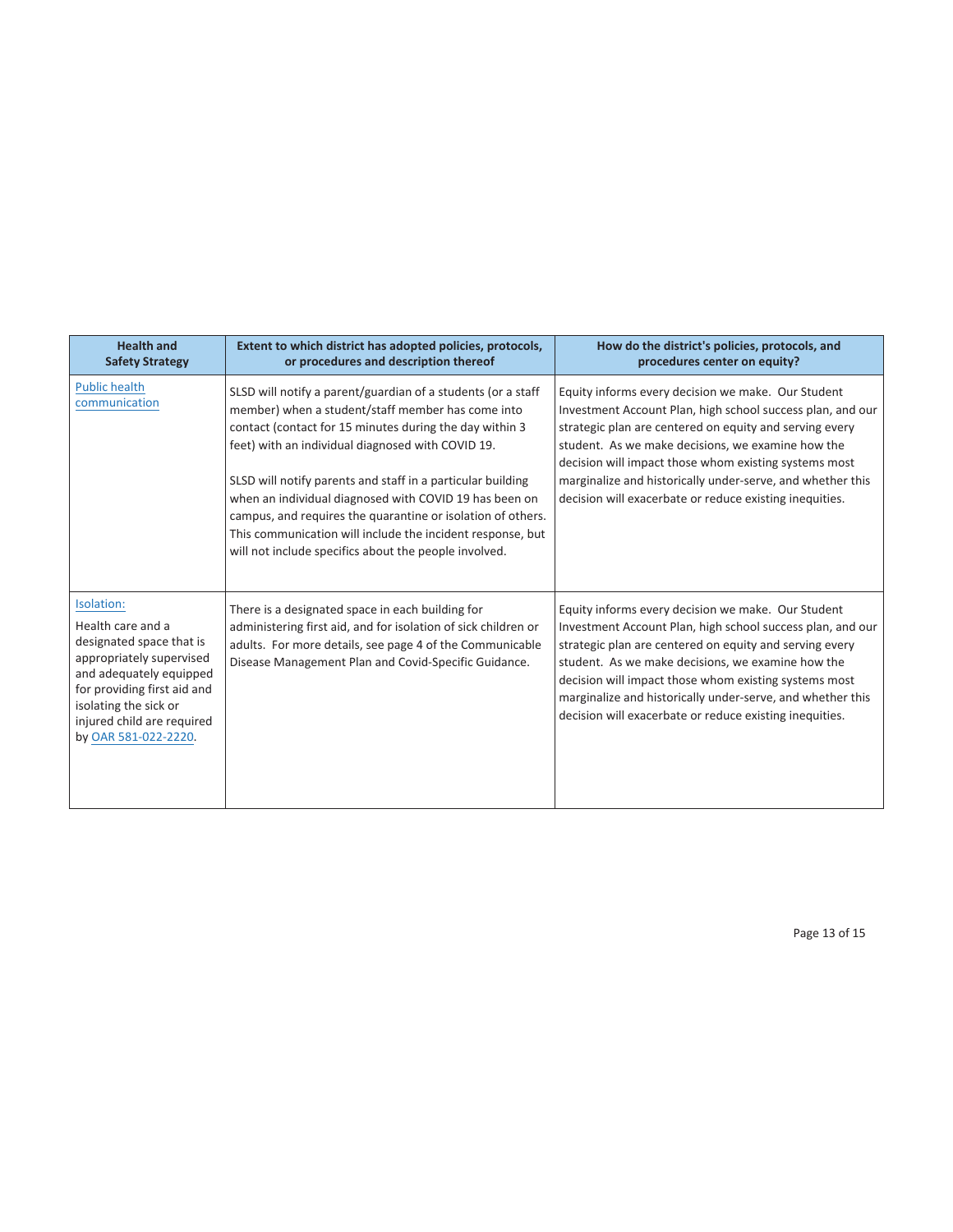| <b>Health and</b>                                                                                                                                                                                      | Extent to which district has adopted policies, protocols,                                                                                                                                                                | How do the district's policies, protocols, and                                                                                                                                                                                                                                                                                                                                                                     |
|--------------------------------------------------------------------------------------------------------------------------------------------------------------------------------------------------------|--------------------------------------------------------------------------------------------------------------------------------------------------------------------------------------------------------------------------|--------------------------------------------------------------------------------------------------------------------------------------------------------------------------------------------------------------------------------------------------------------------------------------------------------------------------------------------------------------------------------------------------------------------|
| <b>Safety Strategy</b>                                                                                                                                                                                 | or procedures and description thereof                                                                                                                                                                                    | procedures center on equity?                                                                                                                                                                                                                                                                                                                                                                                       |
| <b>Exclusion: School</b><br>administrators are<br>required to exclude staff<br>and students from school<br>whom they have reason<br>to suspect have been<br>exposed to COVID-19.<br>(OAR 333-019-0010) | There is a designated procedure for exclusion from school<br>or work for students and staff in every school. For more<br>details, see page 4 of the Communicable Disease<br>Management Plan and Covid Specific Guidance. | Equity informs every decision we make. Our Student<br>Investment Account Plan, high school success plan, and our<br>strategic plan are centered on equity and serving every<br>student. As we make decisions, we examine how the<br>decision will impact those whom existing systems most<br>marginalize and historically under-serve, and whether this<br>decision will exacerbate or reduce existing inequities. |